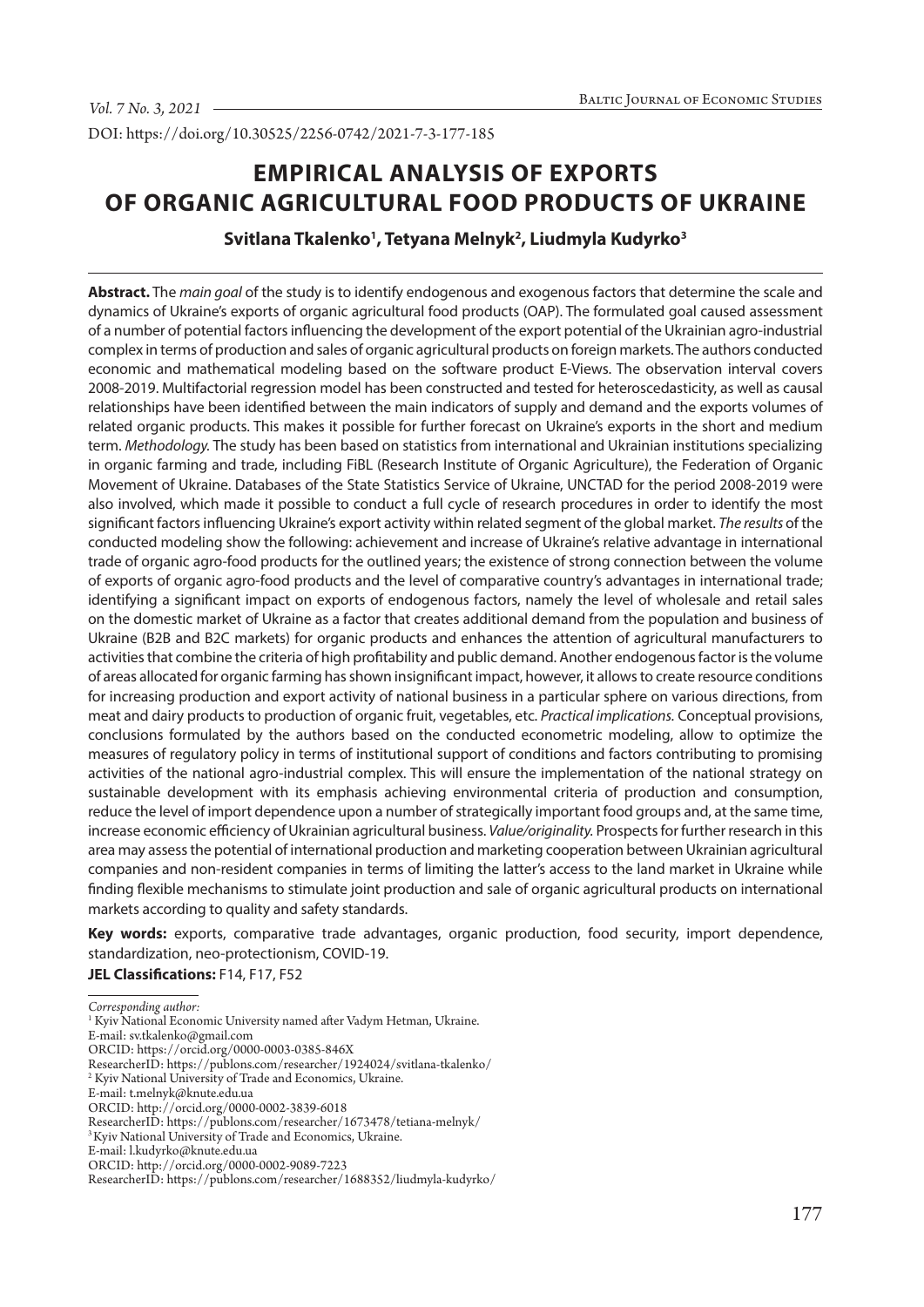## **1. Introduction**

The relevance of the issue under study, which is exports of organic agricultural food products in modern conditions, has several aspects. Firstly, currently there is a strong trend within the global market, especially among high-income importing countries, regarding the need to pay more attention to food safety and quality issues that are the object of international trade (Tsvitko, 2018). At the same time, latent neo-protectionist tools are increasingly being used to protect national farmers in conditions of global development crises caused by foreign competition through sophisticated and effective system of national standardization. Secondly, the global demand for quality organic agricultural food products leads to intensification of countries-manufacturers, aggravation of competition between them and the search for effective mechanisms to strengthen their position within highly profitable segments of the global agro-food market. Thirdly, taking into account the fact that the conditions for achieving competitive advantage in this promising and dynamically growing market for each exporting country vary, and along with it the following question arises logically: what forms and strengthens the ability to increase export expansion with organic food from Ukraine, being the country which is actively declaring about its ambitions and claims to create, and it has already created a significant competition for other participants? Thus, in 2019, Ukraine took 2nd place among importers of organic agro-food products to the EU countries, which are one of the world's largest importers of these products, being second only to suppliers from China (Willer et al., 2020). The international prospects of Ukrainian agro-industrial sector look even more convincing if it becomes the object of more active interest from foreign investors (Makhnovets, 2020). Currently, bearing in mind the international comparisons, the investment potential looks huge (Nagachevska et al., 2021).

# **2. Literature review**

Theoretical research on international production and marketing of organic food has intensified since the early 2000s, mainly in the EU and the US, primarily in several directions: marketing aspects, crosssectoral interaction of manufacturers, processors and distributors, institutional regulators. Thus, the peculiarities of imports of organic products to the US market have been investigated in terms of domestic and international market dynamics, import assessment as the way to resolve the imbalance between domestic supply of organic food and demand, having determined the role of certification when regulating import procurement (Oberholtzer et al., 2013). New aspects on standardization of organic products have been also considered from the standpoint of meeting consumer demand; however, raising the issue of adjusting the

volume of exports and imports (Schäufele and Hamm, 2017). New challenges as for economic problems of the relationship between the sectors of production and processing of organic products, retail trade are becoming the focus of scientific research (Greene et al., 2009). The investigations confirm that the marketing characteristics and properties of organic products have indisputable impact onto the competitive advantages of producers (Mykhaylenko, 2017), their market status and economic efficiency (Dudar, 2019). The discovery of connection between ecological values and production, sale and consumption of organic products has become an urgent scientific problem (Muñoz-Sanchez et al., 2021). Institutional and organizational instruments that influence both domestic and international trade in organic food cannot be considered without overcoming information uncertainty for consumers through food quality labeling, including protected geographical indications (Aitken et al., 2020), which gives overall understanding of food safety and guarantees their protection from unscrupulous manufacturers. Greater demand for transparency over organization of production itself is generated by research on the development of new alternative network formats of production and marketing ( Jaouen et al., 2020). More and more actively, the export of organic food onto international markets is seen as the way to modernize national systems of agricultural production (Varia et al., 2021) and its efficiency increase (Ganush et al., 2021). The results of econometric analysis of the factors for development of organic production and trade become the basis for substantiation of proposals for state regulation (Bazaluk et al., 2020).

There is no way to ignore the new aspect of sectoral studies of global and national development of agricultural sector, which may compete with the issue of food organics. They are about finding answers to the pressing questions: what exactly is going to be the impact of COVID-19 on income, nutrition and, ultimately, food security? Preliminary forecasts have been quite disappointing: by 2020 the number of people staying in conditions that do not meet acceptable level of food security reached 761 million people, or 19.8 percent of the total population (that is 76 low- and middle-income countries); it is projected that the shock to GDP from COVID-19 will rise the number of people whose living conditions are far from food security criteria, i.e., it has grown by 83.5 million in 2020 up to 844.5 million and increased this share to 22 percent (Baquedano et al., 2020).

A retrospective review of scientific research indicates that the issue of international trade in agricultural food products is multifaceted indeed, that needs further research, achieving the balance of economic, environmental, security and institutional levers of control and promotion.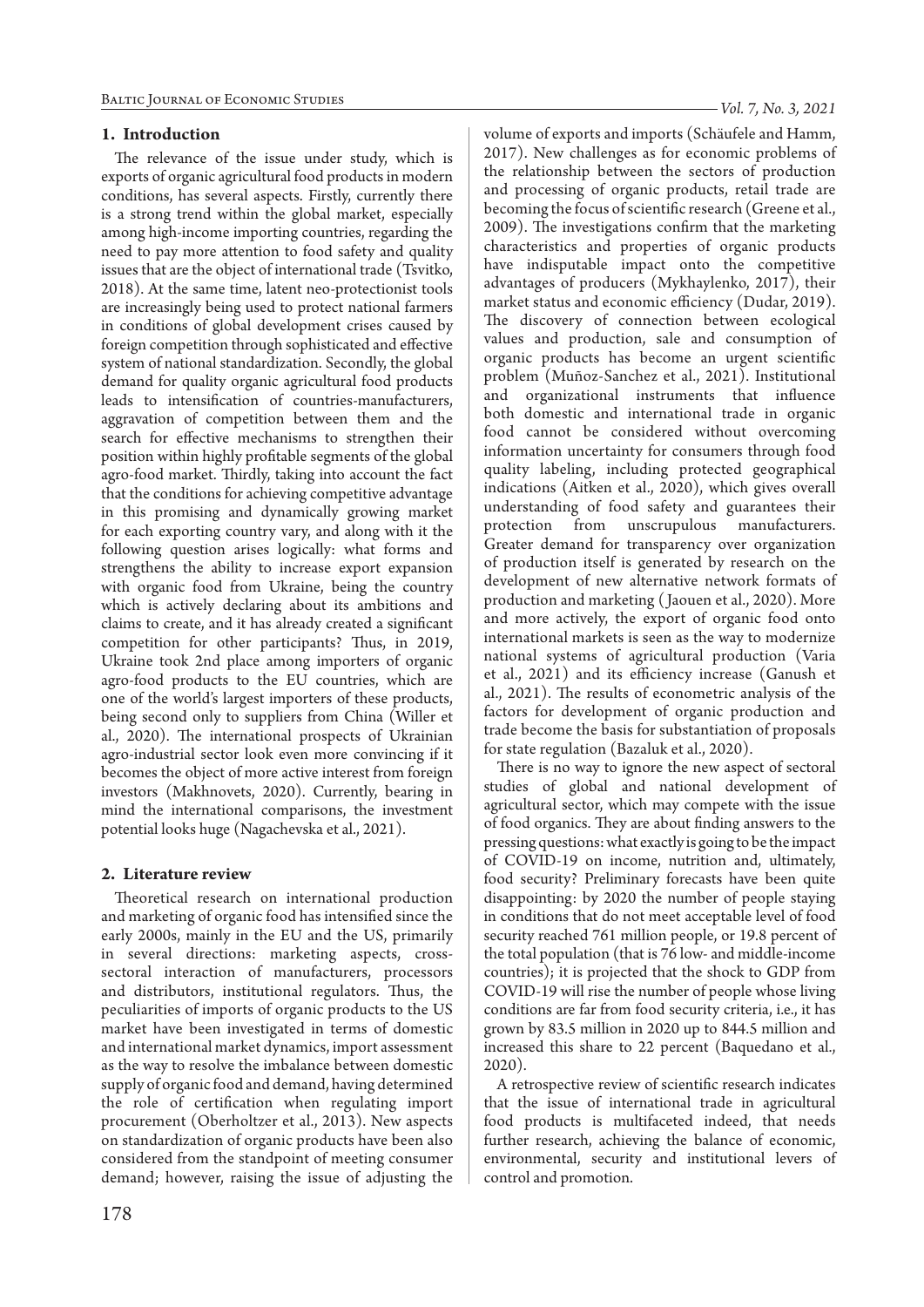#### **3. Methodology**

The conducted research deals with the usage of databases from international and Ukrainian specialized institutions, organizations and the National statistics service in Ukraine for the period of 2009-2019. Authors formulated preliminary assumption that volumes of OAP production and export depend on a number of factors, featuring endogenous (domestic, national) and exogenous (international) origin. Some of them relate to direct and indirect indicators of market supply, in particular world exports of OAP (in mln EUR); the number of operators and exporters of OAP on the world market (units), the area for OAP production in Ukraine (hectares), the number of certified enterprisesmanufacturers of OAP in Ukraine (units), the index of relative advantage of Ukraine's OAP exports; others – market demand, in particular wholesale and retail sales of OAP in Ukraine (in mln EUR), GDP per capita in Ukraine (EUR). In addition, authors considered it expedient to check the probability of the influence of monetary levers of the institutional environment through the weighted average Hryvnia exchange rate for 100 EUR.

All indicators, except for the Index of relative advantage of Ukraine's OAP exports are obtained from public sources. (RXAij) is a calculated value, and has been determined by the authors through the following

formula: 
$$
RXA_{ij} = \frac{E'_{ij}}{E_{sj}} \sqrt{\frac{E_{iw}}{E_{sw}}}
$$
,

where  $E_{ii}$  is an export of *i* of country product *j*;  $E_{si}$  is the total exports of country *j*; Eiw is the world exports of i products; *Esw* is the global exports.

The most relevant and significant factors influencing the export of OAP on the basis of the conducted analysis as for dependence of qualitative variables on many factors based on the normal distribution (Prob.) with the help of E-Views showed the following:

Table 1

#### **Statistics data of a multifactor regression model**

– index of relative export advantage of Ukraine's OAP (market supply factor that reflects effectiveness of national business participation within international trade on the relevant segment; due to combination of endogenous and exogenous factors);

– wholesale and retail sales of OAP in Ukraine (factor of market demand for organic agricultural products of Ukrainian and foreign origin, identifies volumes of final and intermediate consumption by the population and business of Ukraine (B2B and B2C markets));

– area for OAP production in Ukraine (endogenous factor that creates resource prerequisites for increasing production and export activity of Ukrainian business in a particular sphere on its various directions).

A multifactor regression model has been built for comprehensive investigation by using the software product of E-Views; the hypothesis of the impact on exports of organic food products of exogenous and endogenous factors has been tested as follows:  $Y = f(F_{\text{en}}, F_{\text{ex}})$ ,

where  $F_{en}$  are internal factors,  $F_{ex}$  are external factors.

## **4. Research results**

Among the tested internal factors, the most significant, when taking into account the time range, was the indicator of wholesale and retail sales of OAP and the indicator of the area allocated for production of OAP in Ukraine. The most significant external factor, which at the same time is formed on the grounds of internal sources and preconditions, is the index of relative advantage of domestic exports of the OAP. Statistical data for analysis are taken through the period of 2008-2019, and therefore, the model includes 12 observations (Table 1).

The general view of the model on factors influencing external variables for export of OAP was described by the equation:

$$
E = C (1) * R X A_{ij} + C (2) * X2 + C (3) * X3 + C (4),
$$

| statistics data of a multifactor regression model |        |                              |                        |                      |  |
|---------------------------------------------------|--------|------------------------------|------------------------|----------------------|--|
| obs                                               | E(Y)   | $\text{RXA}_{ii}(\text{X1})$ | $WRS_{\text{oap}}(X2)$ | $S_{\text{oap}}(X3)$ |  |
| 2008                                              | 14.53  | 1.1022424                    | 0.6                    | 269984               |  |
| 2009                                              | 37.65  | 3.07397965                   | 1.2                    | 270193               |  |
| 2010                                              | 39.73  | 2.704579                     | 2.4                    | 270226               |  |
| 2011                                              | 41.8   | 2.207459                     | 5.1                    | 270320               |  |
| 2012                                              | 44.83  | 1.935292                     | 7.9                    | 272850               |  |
| 2013                                              | 47.76  | 1.947208                     | 12.2                   | 393400               |  |
| 2014                                              | 67.89  | 2.3425489                    | 14.5                   | 400764               |  |
| 2015                                              | 50.15  | 1.84531                      | 17                     | 410550               |  |
| 2016                                              | 59.05  | 2.056656274                  | 21.2                   | 381173               |  |
| 2017                                              | 98.62  | 3.693409                     | 29.43                  | 289000               |  |
| 2018                                              | 103.98 | 3.059986578                  | 33                     | 309100               |  |
| 2019                                              | 271.67 | 7.402071                     | 36                     | 497980               |  |

Source: calculated by the authors using data from UNCTAD, Research Institute of Organic Agriculture (FiBL), the International Federation of Organic *Agriculture Movements (IFOAM) and the Federation of Organic Movement of Ukraine*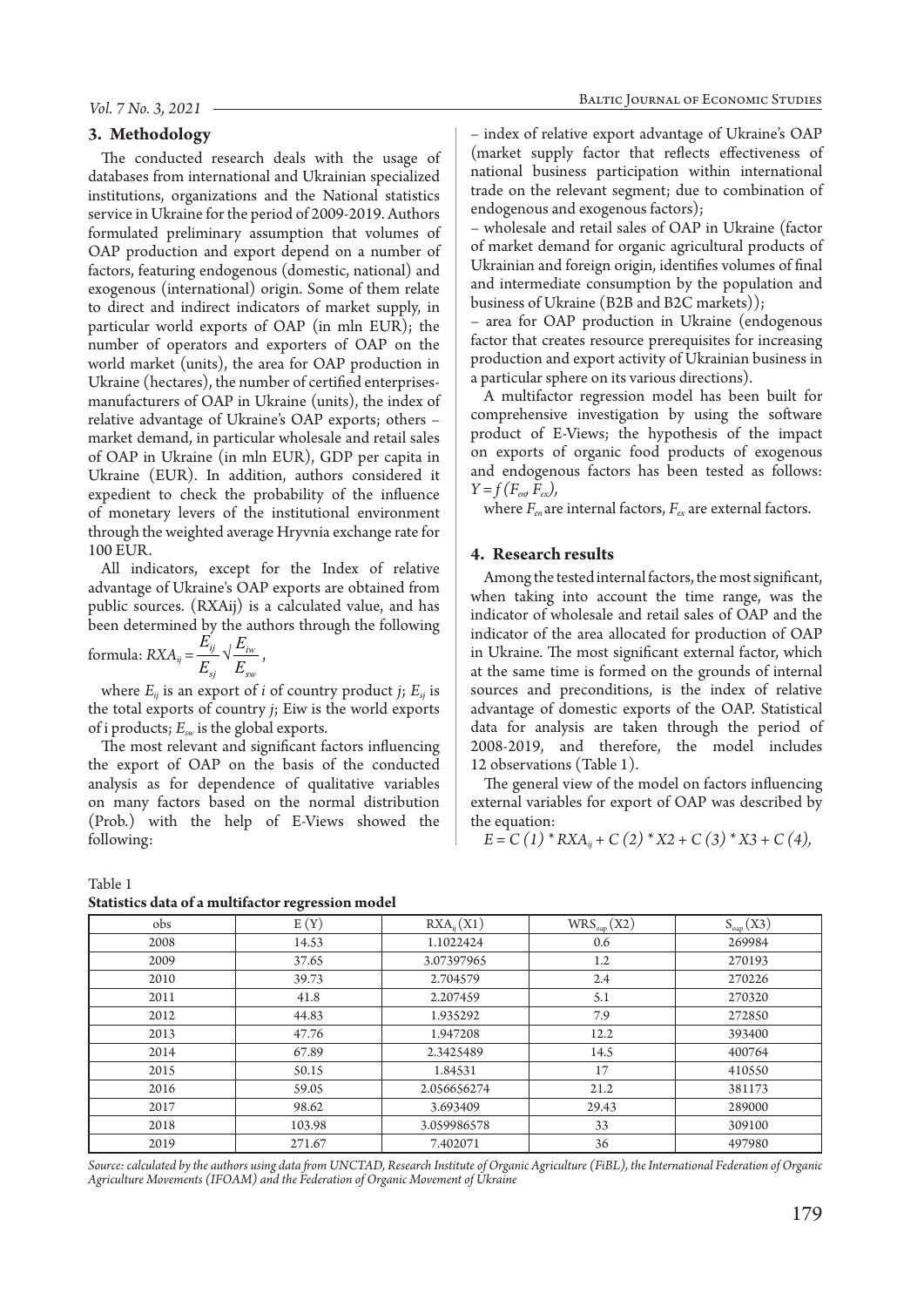where *E* is the export of Ukraine OAP, mln EUR;

*RXA<sub>ij</sub>* is Ukraine's index of relative export advantage of OAP;

*WRS<sub>oap</sub>* are wholesale and retail sales of OAP in Ukraine, mln EUR;

*Soap* is the area for production of OAP in Ukraine, hectare.

In the process of model analysis, correlations between the selected variables were identified and a correlation matrix was constructed that explains them (Table 2).

## Table 2

#### **Correlation matrix**

|                            |         | $\mathbf{R} \mathbf{X} \mathbf{A}_{ii}$ | $WRS_{\text{oap}}$ | $\upsilon_{\text{oap}}$ |
|----------------------------|---------|-----------------------------------------|--------------------|-------------------------|
| E                          |         | 0.9522                                  | 0.7849             | 0.66764                 |
| $\mathsf{RXA}_{ii}$        | 0.9522  |                                         | 0.6495             | 0.5171                  |
| $WRS_{\text{oap}}$         | 0.78495 | 0.6495                                  |                    | 0.5880                  |
| $\mathcal{O}_{\text{OAD}}$ | 0.6676  | 0.5171                                  | 0.5880             |                         |

*Source: based on authors' calculations*

Basing on the matrix data, a strong positive correlation is inherent between all endogenous and exogenous factors and OAP exports: the relationship between RXAij and E is being quite tough 95%, 78% between WRSoap and E, and 68% between Soap and E. The connection among all variables is within acceptable limits, which indicates the absence of multicollinearity. It can be argued that the more competitive domestic organic agricultural food products are, the more exports will grow.

The results of selected factors influencing within 12 periods are represented in Table 3.

The first step is aimed at analyzing the results of multifactor regression of OAP export growth. In this model we use 10% level of significance. Analysis of Table 3 has led to the following results:

1. All selected factors have positive effect on the export of OAP. With the growth of index of the relative advantage of domestic exports of the OAP by 1%, exports of organic agricultural food products increase up to 30%; growth of wholesale and retail sales of OAP leads to an increase in exports of these products up to 1%. The dimensions of the area allocated for the production of OAP has no special effect, but their effective use leads to increased crops and, accordingly, to an increase in exports.

2. The value of regression R2 shows how many selected exogenous and endogenous variables are related to the Ukraine's export of OAP. According to regression calculations, 97% growth of E depends on these factors. This indicates strong enough connection, since there are other factors, both quantitative and qualitative that affect E. The probability of accepting the null hypothesis is close to zero *Prob. (F-statistic)* = 0.00, which confirms the alternative hypothesis indicating the significance of the equation in the whole. According to Fisher's F-statistics, not all coefficients of the regression equation are equal to zero at the same time. In addition, all the selected factors are significant in terms of the impact on E: the index of relative advantage of domestic OAP exports – 0.00%; wholesale and retail sales of OAP – 3.5%, and the area for OAP manufacture – 6%, which corresponds to marginal value less than 10%. As a rule, there are no strict requirements for the constants, but in our case it is also statistically significant, because it is less than 1%, i.e., all three indicators are statistically significant.

3. Using the Durbin-Watson criterion, we check the equation on for the availability of high-priority autocorrelation: this criterion (Durbin-Watson stat) is 1.86. We determine significant (critical) points dL and dU. For the number of observations of

## Table 3

#### **The results of multifactor regression of OAP export growth**

Dependent Variable: Е Method: Least Squares Sample: 2008 2019

| Included observations: 12 |             |                       |             |          |
|---------------------------|-------------|-----------------------|-------------|----------|
| Variable                  | Coefficient | Std. Error            | t-Statistic | Prob.    |
| $\mathsf{RXA}_{ii}$       | 30.43697    | 3.367611              | 9.038150    | 0.0000   |
| $WRS_{\text{oap}}$        | 1.161601    | 0.457623              | 2.538338    | 0.0348   |
| $S_{\text{oap}}$          | 0.000144    | 6.60E-05              | 2.180745    | 0.0608   |
|                           | $-77.38451$ | 19.19558              | $-4.031371$ | 0.0038   |
| R-squared                 | 0.971549    | Mean dependent var    |             | 73.13833 |
| Adjusted R-squared        | 0.960879    | S.D. dependent var    |             | 67.42526 |
| S.E. of regression        | 13.33601    | Akaike info criterion |             | 8.280015 |
| Sum squared resid         | 1422.794    | Schwarz criterion     |             | 8.441650 |
| Log likelihood            | -45.68009   | Hannan-Quinn criter.  |             | 8.220172 |
| F-statistic               | 91.06033    | Durbin-Watson stat    |             | 1.863769 |
| Prob(F-statistic)         | 0.000002    |                       |             |          |

*Source: based on authors' calculations*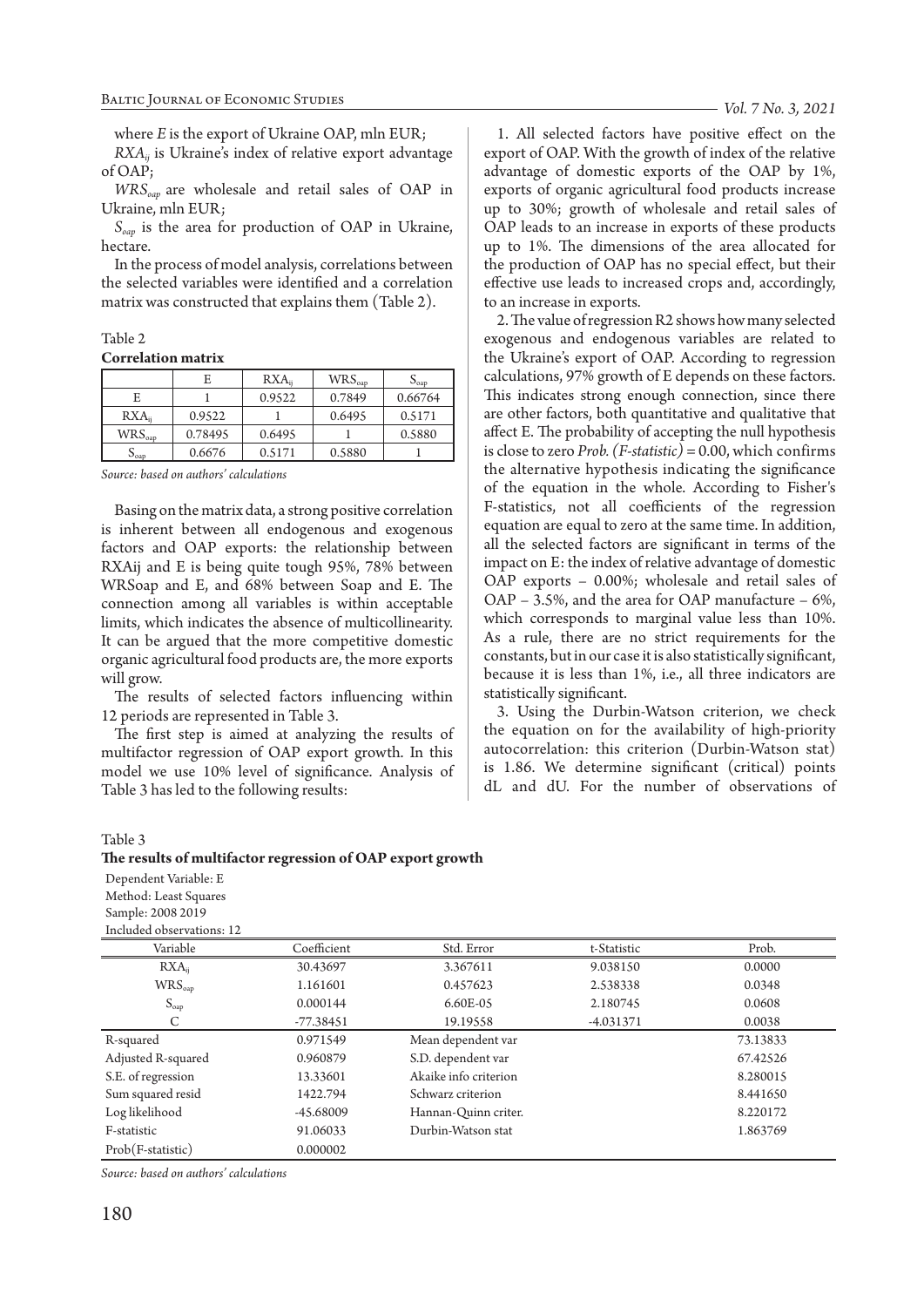12 and 3 variables at a significance level of  $\alpha = 5\%$ , 0.658 <DW <1.864; α = 1%, 0.449 <DW <1.373. This means that if  $\alpha = 5\%$ , the indicators are on the edge of the uncertainty zone and the zone when we have no reason to reject the null hypothesis; if  $\alpha = 1\%$ , we do not unequivocally reject the null hypothesis, and confirm no availability of high-priority autocorrelation.

The second step is to check on for autocorrelation of the second and higher levels using the Breusch-Godfrey test (Table 4). The results of this table show that autocorrelation does not exist (in the equation of provided Prob. more than 10% of the significance level and equals to 32%). Also at 5% of significance level RESID  $(-1) = 0.3065$  and RESID  $(2) = 0.5360$ , which is more than 5% that confirms the absence of autocorrelation.

The third step is to check other information criteria. Some other criteria in the table, such as Akaike, Schwarz, Hannan-Quinn, are small, confirming the success of the model.

The fourth step is to test the model for its success, namely for the presence of heteroscedasticity. We check this model for heteroscedasticity using tests: White, Harvey, Glejser, Breusch-Pagan-Godfrey, and ARCH. The test results are shown in Table 5.

The constructed equation has passed a number of tests for autocorrelation, the availability of heteroscedasticity, which confirmed the correctness of the constructed equation, so the model is adequate. However, polynomials can be also used to improve quality.

The fifth step is to check the model for explanatory ability because the constructed model should quite accurately reflect the growth of Ukrainian exports of OAP using the available independent variables (Table 6). As it can be seen from the table, the simulated Fitted values accurately reflect the valid Actual values, therefore, according to this criterion, the model is completely acceptable.

Descriptive characteristics of the model variables are given in Table 7. The maximum standard deviation is E and  $S<sub>con</sub>$  which confirms their general trend towards variability and means that both external and internal factors affect these variables. All skewness coefficients are positive, indicating right-sided asymmetry, and have sharper apical distributions than the normal distribution.

Table 4

| <b>Breusch-Godfrey Serial Correlation LM Test</b> |  |  |  |
|---------------------------------------------------|--|--|--|
|---------------------------------------------------|--|--|--|

| Dicustif Gouilty other contention line rest           |             |                        |             |          |
|-------------------------------------------------------|-------------|------------------------|-------------|----------|
| F-statistic                                           | 0.714686    | Prob. $F(2,6)$         |             | 0.5267   |
| Obs*R-squared                                         | 2.308736    | Prob. Chi-Square $(2)$ |             | 0.3153   |
| Test Equation: Sample: 2008 2019                      |             |                        |             |          |
| Included observations: 12                             |             |                        |             |          |
| Presample missing value lagged residuals set to zero. |             |                        |             |          |
| Variable                                              | Coefficient | Std. Error             | t-Statistic | Prob.    |
| $\mathsf{RXA}_{ii}$                                   | $-0.202335$ | 3.601548               | $-0.056180$ | 0.9570   |
| $WRS_{\text{oap}}$                                    | $-0.342246$ | 0.574760               | $-0.595460$ | 0.5733   |
| $S_{\text{oap}}$                                      | 4.20E-05    | 7.84E-05               | 0.536428    | 0.6110   |
| $\mathsf{C}$                                          | $-9.388575$ | 22.03306               | $-0.426113$ | 0.6849   |
| $RESID(-1)$                                           | $-0.306460$ | 0.454760               | $-0.673893$ | 0.5255   |
| $RESID(-2)$                                           | $-0.536071$ | 0.462786               | $-1.158356$ | 0.2907   |
| R-squared                                             | 0.192395    | Mean dependent var     |             | 1.07E-14 |
| Adjusted R-squared                                    | $-0.480610$ | S.D. dependent var     |             | 11.37299 |
| S.E. of regression                                    | 13.83869    | Akaike info criterion  |             | 8.399666 |
| Sum squared resid                                     | 1149.056    | Schwarz criterion      |             | 8.642120 |
| Log likelihood                                        | -44.39800   | Hannan-Quinn criter.   |             | 8.309902 |
| F-statistic                                           | 0.285874    | Durbin-Watson stat     |             | 1.931916 |
| Prob(F-statistic)                                     | 0.904653    |                        |             |          |

*Source: based on authors' calculations*

# Table 5

## **The Heteroscedasticity Test**

| Heteroscedasticity Test: White                 | Obs*R-squared     | 5.034470 | Prob. Chi-Square $(9)$ | 0.4163 |
|------------------------------------------------|-------------------|----------|------------------------|--------|
| Heteroscedasticity Test: Harvey                | $Obs*R-squared$   | 2.040894 | Prob. Chi-Square(3)    | 0.2931 |
| Heteroscedasticity Test: Glejser               | $Obs^*R$ -squared | 3.449446 | Prob. Chi-Square(3)    | 0.1962 |
| Heteroscedasticity Test: Breusch-Pagan-Godfrey | $Obs*R$ -squared  | 2.200232 | Prob. Chi-Square(3)    | 0.2054 |
| Heteroscedasticity Test: ARCH                  | Obs*R-squared     | 1.059496 | Prob. Chi-Square(1)    | 0.2675 |

*Source: based on authors' calculations*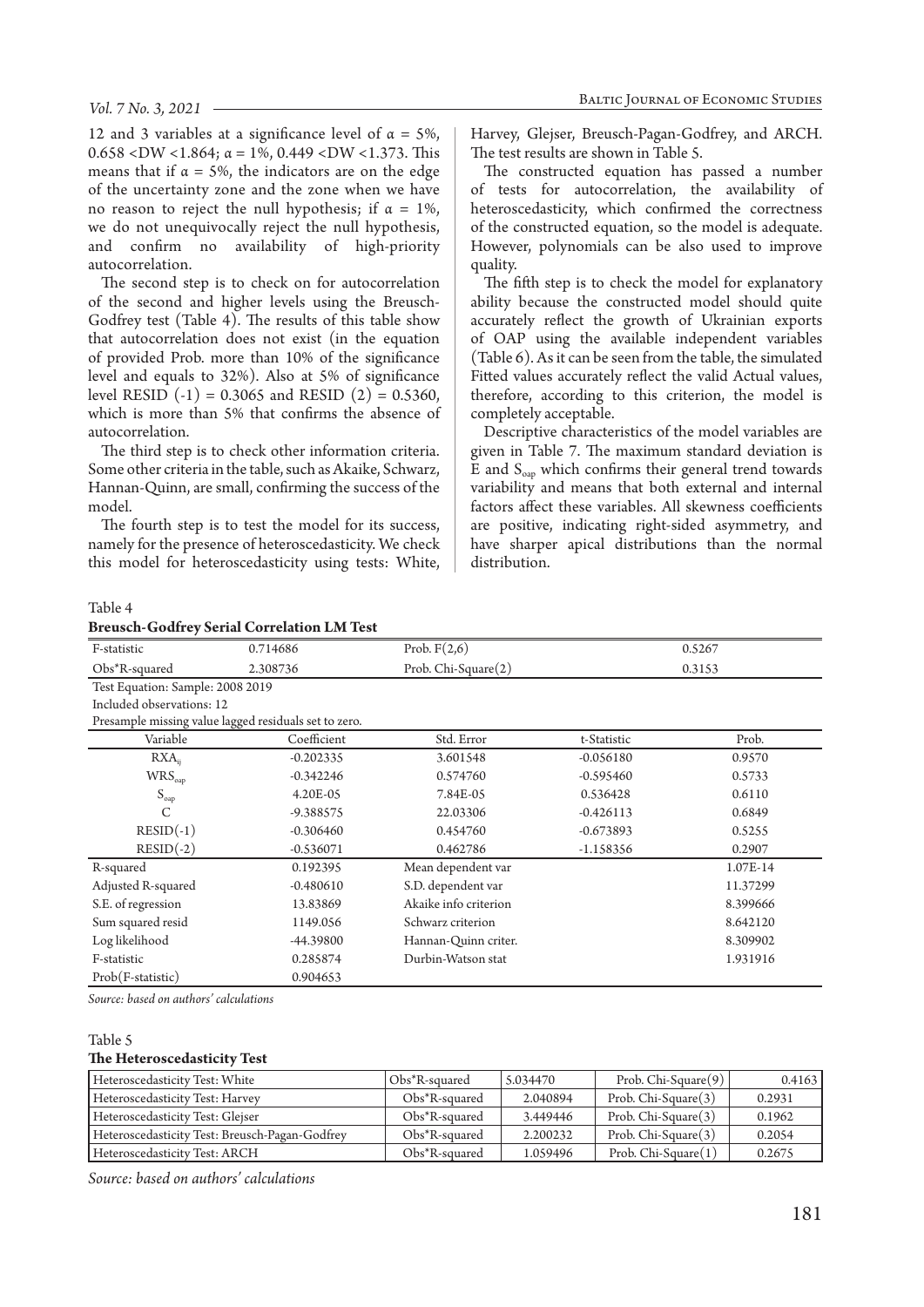#### Table 6 **Explanatory ability of the model**

| $\epsilon$<br>$\epsilon$ |         |            |            |                                          |
|--------------------------|---------|------------|------------|------------------------------------------|
| obs                      | Actual  | Fitted     | Residual   | Residual Plot                            |
| 2008                     | 14.5300 | $-4.27778$ | 18.8078    |                                          |
| 2009                     | 37.6500 | 56.4630    | $-18.8130$ | $\cdot$                                  |
| 2010                     | 39.7300 | 46.6182    | $-6.88821$ | $\bullet$<br>$\cdot$                     |
| 2011                     | 41.8000 | 34.6372    | 7.16276    | $\bullet$                                |
| 2012                     | 44.8300 | 29.9699    | 14.8601    |                                          |
| 2013                     | 47.7600 | 52.6792    | -4.91919   | $\bullet$<br>$\bullet$                   |
| 2014                     | 67.8900 | 68.4438    | $-0.55381$ | $\bullet$<br>$\bullet$                   |
| 2015                     | 50.1500 | 57.6219    | $-7.47194$ | $\bullet$<br>$\cdot$                     |
| 2016                     | 59.0500 | 64.7049    | $-5.65495$ | $\bullet$<br>$\bullet$                   |
| 2017                     | 98.6200 | 110.816    | $-12.1956$ | $\blacksquare$<br>$\cdot$                |
| 2018                     | 103.980 | 98.5762    | 5.40384    | $\bullet$<br>$\bullet$                   |
| 2019                     | 271.670 | 261.408    | 10.2622    | ∗<br>$\cdot$<br>$\overline{\phantom{a}}$ |

*Source: based on authors' calculations*

### Table 7

## **Characteristics of model variables**

|              | E        | $RXA_{ii}$ | $WRS_{\text{oap}}$ | $S_{\text{oap}}$ |
|--------------|----------|------------|--------------------|------------------|
| Mean         | 73.13833 | 2.780895   | 15.04417           | 336295.0         |
| Median       | 48.95500 | 2.275004   | 13.35000           | 299050.0         |
| Maximum      | 271.6700 | 7.402071   | 36.00000           | 497980.0         |
| Minimum      | 14.53000 | 1.102242   | 0.600000           | 269984.0         |
| Std. Dev.    | 67.42526 | 1.609809   | 12.53617           | 77208.81         |
| Skewness     | 2.324105 | 2.096382   | 0.441001           | 0.751656         |
| Kurtosis     | 7.542405 | 6.894447   | 1.844507           | 2.355304         |
|              |          |            |                    |                  |
| Jarque-Bera  | 21.11965 | 16.37299   | 1.056545           | 1.337789         |
| Probability  | 0.000026 | 0.000278   | 0.589623           | 0.512275         |
|              |          |            |                    |                  |
| Sum          | 877.6600 | 33.37074   | 180.5300           | 4035540.         |
| Sum Sq. Dev. | 50007.82 | 28.50633   | 1728.711           | $6.56E+10$       |
|              |          |            |                    |                  |
| Observations | 12       | 12         | 12                 | 12               |

*Source: based on authors' calculations*

Let us analyze the index of kurtosis, which shows the amplitude of deviations of variables. This figure is more than zero, which also indicates an acute apical distribution. In our model all indicators of excess are more than zero, so the distribution is sharply acute.

Let us check the model for predictive quality: we pay attention to the MAPE criterion. For each integrated risk indicator an approach is defined that allows to correct the minimum forecast error. In our case, the criterion MAPE (in Actual Y = E) = 25.33, which means acceptable (but not high) accuracy of the forecast (Figure 1)

The equation is statistically significant with a high coefficient of determination. The general form of the dependence model of foreign trade upon independent variables can be described by the following equation:

 $E = 30.4369 * RXA_{ij} + 1.1616 * WRS_{oap} +$  $+ 0.0001 * S<sub>oap</sub> - 77.3845$ 

The constructed model has been checked for autocorrelation and tested for heteroscedasticity, as well as verification applied for explanatory and predictive quality. The results of the authors' model proved its adequacy and high quality.

This equation shows the dependence of OAP exports (E) upon the Index of relative advantage of domestic OAP exports  $(RXA_{ij})$ , wholesale and retail sales of OAP in Ukraine ( $WRS<sub>oap</sub>$ ), and the area of land allocated for the OAP production (Soap). The coefficients of the equation show the influence of each factor on the performance indicator along with the constancy of other indicators. In this case, the export of the OAP increases by 30.4 units with growing Index of the relative advantage of domestic OAP exports by 1 unit while the other two indicators remain unchanged. A 1% increase in wholesale and retail sales of OAP in Ukraine will enlarge OAP exports up to 1.16%. The area for OAP manufacturing does not significantly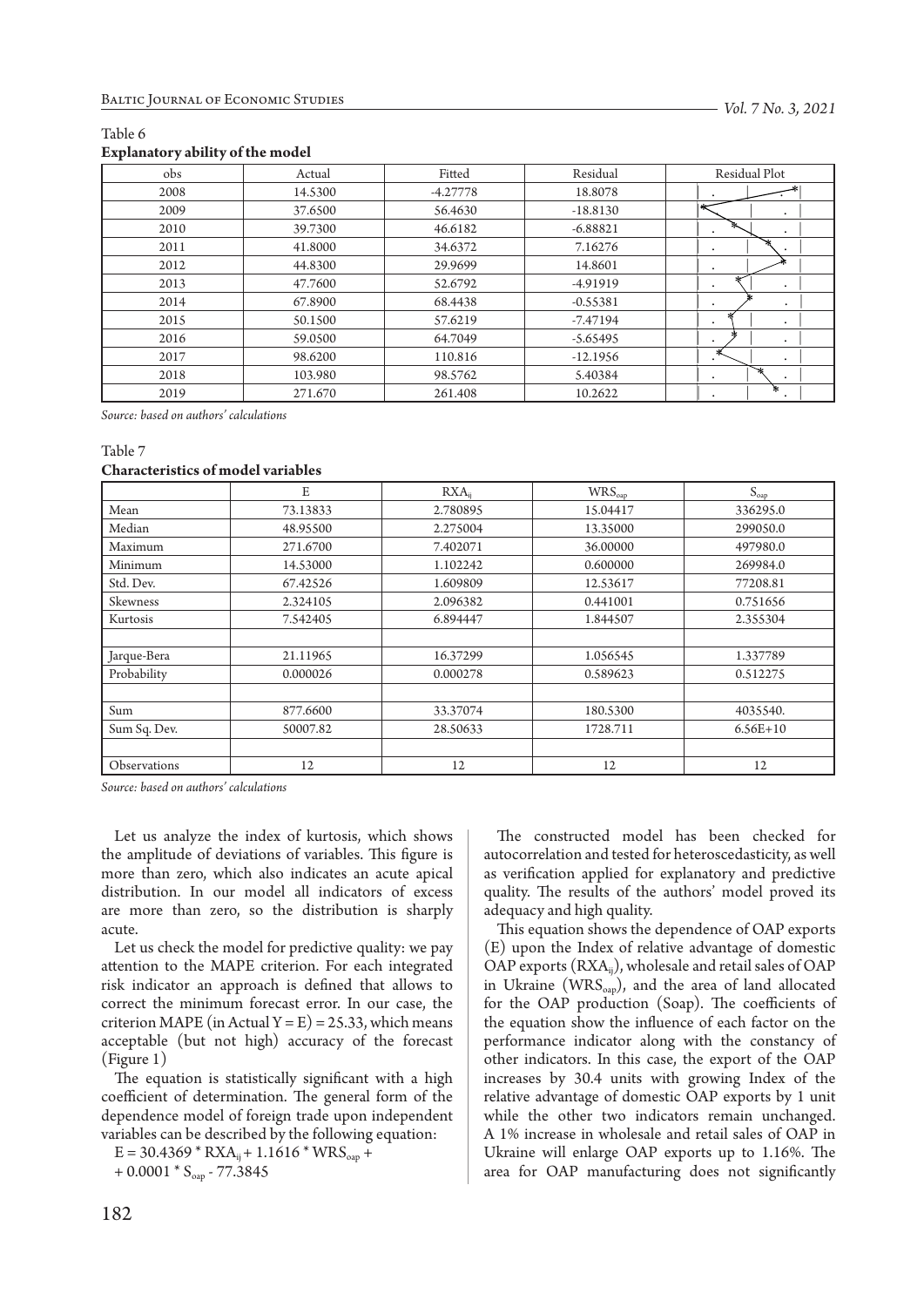

Forecast: YF Forecast sample: 2008 2019 Root Mean Squared Error 10.88881 Mean Abs. Percent Error 25.33016 Bias Proportion 0.000000 Covariance Proportion 0.992784

*Source: based on authors' calculations*

affect the OAP export; this indicates that the extensive way of expanding the area for organic agricultural production is not crucial for increasing exports. Using the latest technologies for intensification of agricultural production, it is possible to achieve significant increase in the volume of OAP, and accordingly its exports.

The results of the obtained econometric model allow to determine the necessary focus of state policy, taking into account the variability of factors importance to increase the OAP export.

#### **5. Implications**

The conducted research and retrospective review of the literature indicates the importance of the chosen problem both for the agrarian business of Ukraine and world trade in general. Claiming to strengthen the role of the OAP exporter, Ukraine will have to carry out number of structural reforms, starting with the opening of the agricultural land market, which is currently closed to non-residents, and the institutional compatibility of national standards of quality and safety of organic food to international requirements.

An important task for Ukrainian exporters of organic agro-food products to solve in the nearest future is to ensure information transparency on conditions of creating, processing, transportation and, in fact, trade in it. After all, importers-consumers of organic food products are increasingly concerned about food security and food safety. Moreover, the demand for the ability to provide such informational openness for the producers/exporters themselves is almost the only condition for access to this special segment of the world market, which is organic agricultural products.

The issue of information support is not only Ukrainian concern but also has an institutional dimension on global and national levels. The collection of structured information throughout the supply chain, including the level of primary production, processing, distribution, and the level of trade-related international processes, imports and retail trade, should be considered within the framework of agro-food trade just to achieve inclusive and sustainable development of the global economy.

In the case of organic agro-food products, against the background of the intensification of neoprotectionist slogans as for the safety of national business and restriction of imports in the context of the COVID-19 pandemic, a balance needs to be struck between reasonable security concerns and trade facilitation. In this sense, the solution, in our opinion, is maybe more active application of an integrated approach to information management throughout the value chain, rather than just monitoring transactions among the participants in foreign economic activity, which is already actively implemented in mutual "digital" trade between 32 Asian countries of the Pacific (ESCAP 2021). Global unique identification is one of the key principles needed to manage agro-food chain information. Although any food traded globally requires unique identification, being crucially significant for organic products, where they allow the entire evolution of measures and processes to be traced in order to avoid any risk/jeopardy (for example, ones associated in particular with cross-contamination).

Another problem is that currently there is no predominant identification provider for the agricultural component of agro-food chains, or in general for the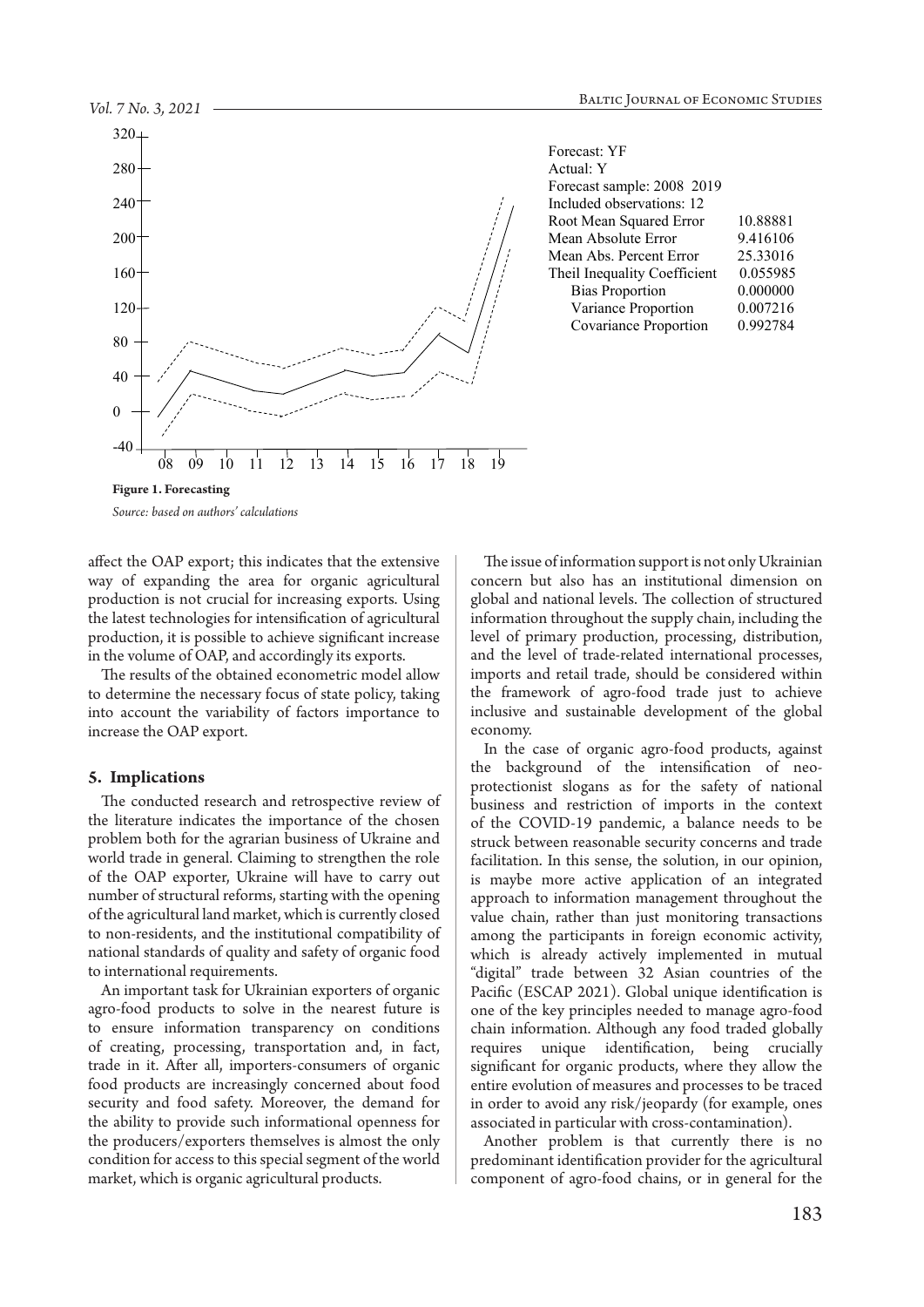early stages of the food supply chain. So far, at certain stages, in particular at the stage of distribution and retail trade, the leading provider of identification schemes is GS1. On early stages, non-global identification systems are mainly used. All this complicates the removal of information uncertainty jeopardy and bears destructive effect onto the entire international trade of organic agrofood products.

Digitization of Ukrainian exports of organic agricultural products should be a logical step in its further expansion in order to ensure information transparency on conditions of creation, processing, transportation and international trade. Preliminary assessments of the digital transformation of Ukraine's economy effect upon the macro level have already been conducted, and conclusions have been drawn on its impact in accelerating economic growth and increasing global competitiveness (Tkalenko et al., 2021).

## **6. Conclusions**

As a result of modeling, the following issues have been found:

– Ukraine's achievement and increase of relative advantage within international trade in organic agrofood products for the outlined period of time;

– the existence of strong connections between the volume of exports of organic agro-food products and the level of comparative advantages of the country in international trade;

– identification of significant impact upon exports of endogenous factors, namely the level of wholesale and retail sales on domestic market of Ukraine as a factor that creates additional demand from the population and business of Ukraine (B2B and B2C markets) for organic products, and enhances the attention of agricultural manufacturers onto species activities that combine the criteria of high profitability and public demand;

– another endogenous factor is the amount of land allocated for organic farming, that has shown insignificant impact, however, it allows to create resource conditions for increasing production and export activity of national business within a particular sphere in its various directions, from meat and dairy products to production of organic fruit, vegetables, etc.

Prospects for further research in this area may assess the potential of international production and marketing cooperation between Ukrainian rural companies and non-resident companies in terms of limiting the latter's access to the land market in Ukraine and finding flexible mechanisms for stimulation of joint manufacture and sale of organic agricultural products on international markets, in accordance with quality and safety standards.

## **Acknowledgements**

The article is prepared within the framework of the Scientific research work "The potential of import substitution in Ukraine on conditions of postindustrial economy formation" (state registration number 0119U100625) and "The strategy of structural reorientation of the Ukrainian economy in conditions of pandemic" (state registration number 0121U109608).

# **References:**

Aitken, R., Watkins, L., Williams, J. and Kean A. (2020). The Positive Role of Labelling on Consumers` Perceived Behavioral Control and Intentional to Purchase Organic Food. *Journal of Cleaner Production,* Volume 255, 10 May 2020. Retrieved 04 March, 2021 from: https://doi.org/10.1016/j.jclepro.2020.120334

Baquedano, Felix, Cheryl Christensen, Kayode Ajewole, and Jayson Beckman (2020). *International Food Security*  Retrieved 02 March, 2021 from: https://www.ers.usda.gov/webdocs/outlooks/99088/gfa-31.pdf?v=7271.5/

Bazaluk, O., Yatsenko, O., Zakharchuk, O., Ovcharenko, A., Khrystenko, O. and Nitsenko, V. (2020). Dynamic Development of the Global Organic Food Market and Opportunities for Ukraine. *Sustainability* 12, no. 17: 6963. Retrieved 12 March, 2021 from: https://doi.org/10.3390/su12176963

Dudar, V. (2019). Competitive advantages of organic agro-food products properties from the standpoint of marketing. *Bulletin of Ternopil National University of Economics,* no. 1, pp. 131–140. URL file:///C:/Users/ Professional/Downloads/Vtneu\_2019\_1\_12.pdf

ESCAP, The Economic and Social Commission for Asia and the Pacific. (2021). Trade facilitation in times of crisis and pandemic: Practices and lessons from the Asia-Pacific region. Retrieved 26 March, 2021, P. 36. Retrieved facilitation%20in%20times%20of%20crisis%20and%20pandemic\_0.pdf.

Ganush, G. I. (2013). Prospects for the development of production of environmentally safe (organic) food products in Belarus. *Sustainable development of agriculture in Belarus within new conditions.* Inst. research. in the APC of Nat. acad. Science of Belarus. Minsk, pp. 41–44.

Greene, C., Carolyn, D., Biing-Hwan, L., William, McB., Oberholtzer, L. and Travis, S. (2009). Emerging Issues<br>in the U.S. Organic Industry. EIB-55. *Economic Research Service*, U.S. Dept. of Agriculture, Number 55 June 20 P. 36. Retrieved 18 March, 2021 from: https://www.ers.usda.gov/webdocs/publications/44406/9397<sup>-</sup>eib55\_1\_. pdf?v=0